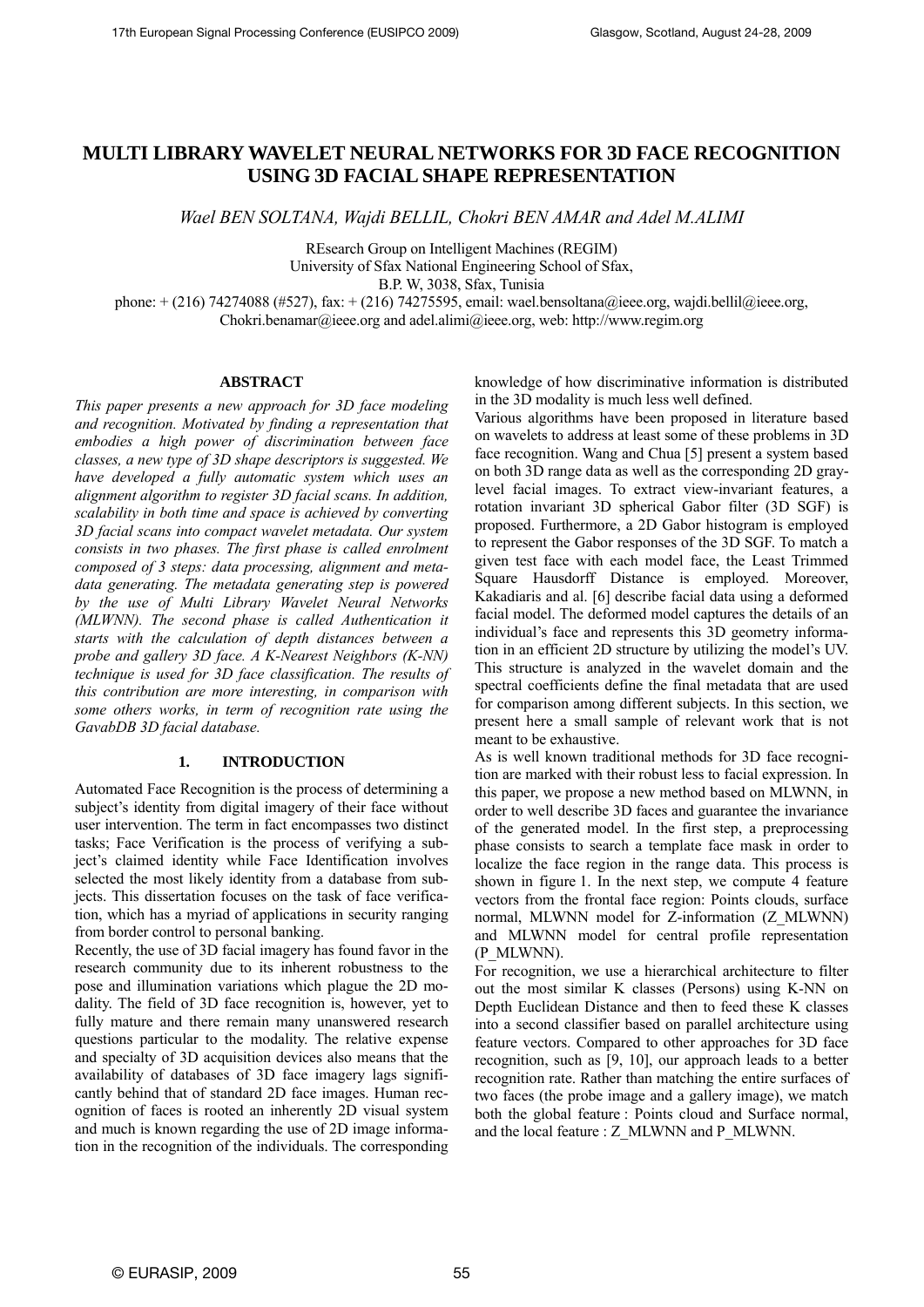

Figure 1- Block diagram of our system for 3D face recognition from range data

This paper is organized as follow: Section 2 discusses the optimization of the proposed approach. Section 3 gives tutorials examples and we compare the performance of our models with the performance of previously published examples. Finally, section 4 gives conclusions for the present research work and others possibilities of future research directions.

### **2. OPTIMIZING APPROACH**

The aim is to represent facial data using shape feature extraction and a wavelet neural network. The wavelet neural network captures the details of an individual's face and represents this 3D geometry information in an efficient 2D architecture by utilizing the Multi Library Wavelet Neural Networks parameterization. Our face recognition procedure can be divided in two phases, enrollment and authentication.

### **2.1 Enrollment**

### *2.2.1 Data Preprocessing*

The purpose of pre-processing is to minimize the impact of the quality of input data. This stage consists to search a template face mask in order to localize the 3D face region in the range data. The template face mask is created according to all faces in the database.

#### *2.2.2 Alignment*

Before the rigid registration in performed on the faces the centre of mass of all faces is moved to the origin of the coordinate system. This compensates for large differences in the distance between subjects.

#### *2.1.3 Metadata Generating*

The metadata vector is composed of 4 features: Points clouds, surface normal, MLWNN model for Z-information (Z\_MLWNN) and MLWNN model for central profile representation (P\_MLWNN). Concerning the new model based on MLWNN is presented in section 2.3. The reader may consult the paper [7] for further details concerning MLWNN. The relevant information of 3D face is encoded on a 2D grid and focused through the Z-axis. In fact, this information is subdivided in horizontal lines. Each line is considered as an entity which will be analyzed (approximated) using the MLWNN. For each 3D face a specific wavelet neural network parameters are generated. This analyze is applied also in the central profile information. The structural parameters of the network (weights, dilations, and translations), Points clouds and surface normal define the metadata that are used for comparison among different subjects.

#### **2.2 Authentication**

The first process computes Depth Euclidean Distance DED:

$$
\text{DED} = \frac{\sqrt{\sum_{i=1}^{N} \sum_{j=1}^{M} (\overline{I_{i,j}} - I_{i,j})^2}}{\sqrt{\sum_{i=1}^{N} \sum_{j=1}^{M} (\overline{I_{i,j}})^2}}
$$
(1)

With  $I_{i,j}$  *I<sub>i,j</sub>* are image depth of gallery and probe 3D face image. This distance function (eq. 1) can be viewed as a discrete approximation of the volumetric difference between two 3D facial surfaces (gallery and probe face). Potential 3D face candidate is obtained. The second phase consists in calculating the Euclidean distance between the query 3D face and others 3D faces in the gallery for Points clouds, surface normal, Z\_MLWNN and P\_MLWNN. Each feature provides a nearest a 3D face from the gallery. Then, the face having the highest vote is declared as the final opinion.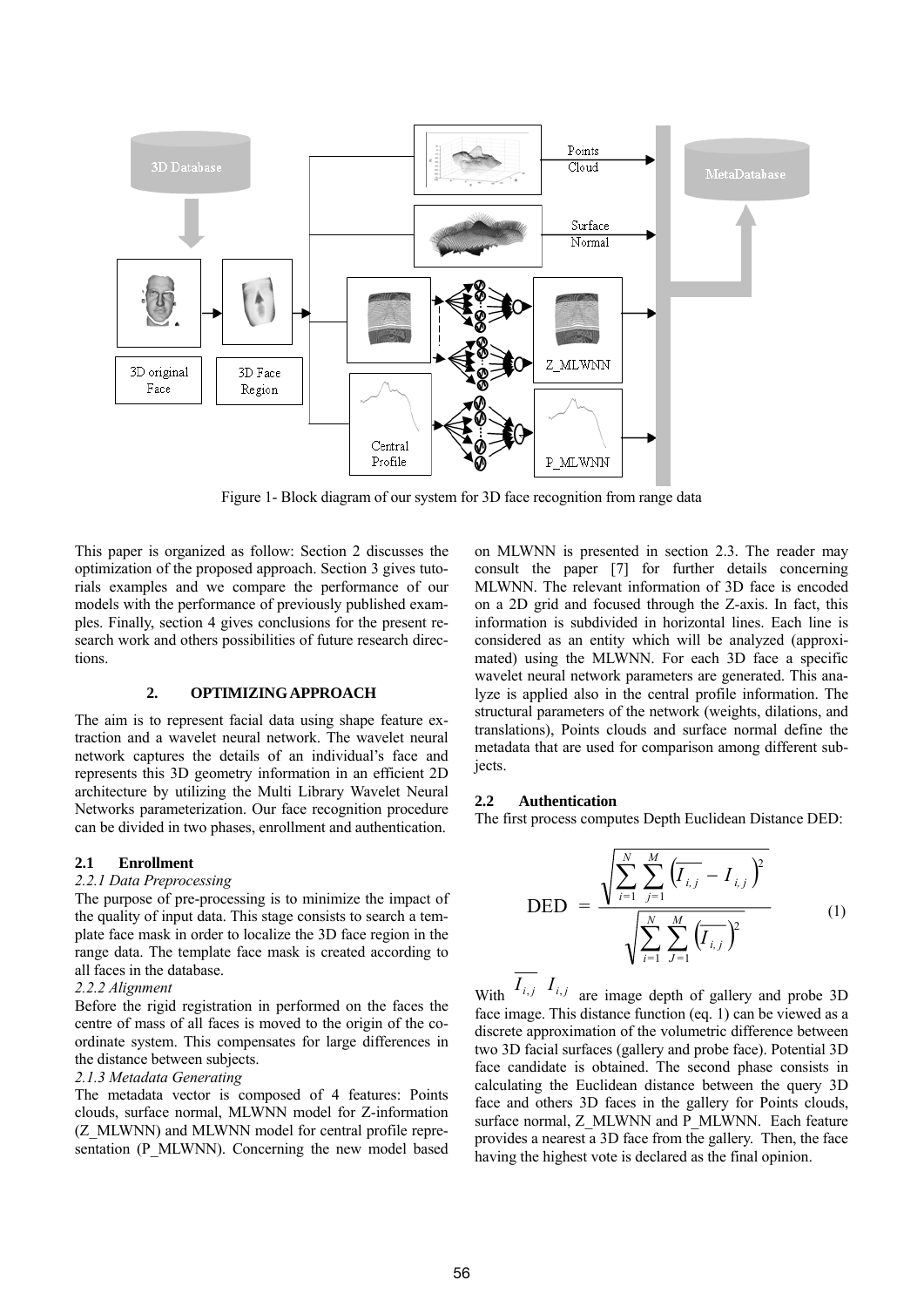#### **2.3 MLWNN for 3D face modeling**

## *2.3.1 Classical wavelet neural network architecture*

Wavelets occur in family of functions and each is defined by dilation *ai* which controls the scaling parameter and translation *ti* which controls the position of a single function, named the mother wavelet  $\psi(x)$ . Mapping functions to a time-frequency phase space, WNN can reflect the timefrequency properties of function. Given an n-element training set, the overall response of a WNN is (eq. 2):

$$
\hat{y}(x) = \sum_{i=1}^{Np} w_i \psi_i \quad \text{where } \psi_i = \Psi\left(\frac{x - t_i}{a_i}\right) \quad (2)
$$

Where  $N_p$  is the number of wavelet nodes in the hidden layer and  $w_i$  is the synaptic weight of WNN. This can also be considered as the decomposition of a function in a weighted sum of wavelets, where each weight  $w_i$  is proportional to the wavelet coefficient scaled and shifted by *ai* and *ti*.

#### *2.3.2 Multi Library Wavelet Neural Network Model*

A MLWNN can be regarded as a function approximator which estimates an unknown functional mapping (eq. 3):

$$
y = f(x) + \varepsilon \tag{3}
$$

Where f is the regression function and the error term  $\varepsilon$  is a zero-mean random variable of disturbance. Constructing a MLWNN involves two stages: First, we should construct a wavelet library W= {W1, W2,…, Wn}of discretely dilated and translated versions of some mothers wavelets function Ψ1, Ψ2,…, Ψn. Then select the best M wavelets based on the training data from multi wavelet library W, in order to build the regression (eq. 4).

$$
\hat{y}(x) = \sum_{i \in I} w_i \Psi_i^1(x) + \sum_{i \in I} w_i \Psi_i^2(x) + \dots + \sum_{i \in I} w_i \Psi_i^n(x) \tag{4}
$$

This network can be considered composed of three layers: a layer with  $N_i$  inputs, a hidden layer with  $N_p$  wavelets and an output linear neuron receiving the weighted outputs of wavelets. Both input and output layers are fully connected to the hidden layer. To make use of MLWNN we used a selection method to initialize the translation and dilation parameters of wavelet networks trained using gradient-based techniques.

#### **3. PERFORMANCE AND EVALUATIONS**

We used the GavabDB [8] 3D face database for automatic facial recognition experiments. The database GavabDB contains 427 images of 3D meshes of the facial surface. These meshes correspond to 61 different individuals (45 male and 16 female), and 9 three dimensional images are provided for each person. The total of the database individuals are Caucasian and their age is between 18 and 40 years old. Each image is a mesh of connected 3D points of the facial surface without the texture information for the points. The database provides systematic variations in the pose and the facial expressions of the individuals. In particular, there are 2 frontal views and 4 images with small rotations and without facial expressions and 3 frontal images that present different facial expressions.

In our experiments, we used the two neutral frontal images and the three frontal images with smile, accentuated laugh and random gesture expressions. One neutral frontal image is used as gallery, and the other four images, the second frontal neutral and the three frontal images with different expressions are used as probe images.

So, we have 61 frontal faces used as gallery model and the 244 faces different from the gallery faces are used for the evaluation of the proposed approach. We used two simulations examples using the GavabDB.

In the first example we try to examine and compare the capacity of the MLWNN and traditional one for 3D face modeling. The second example is to evaluate the performance of the proposed approach for 3D face recognition. The measurement for the quality of reconstructed faces is the common use of the normalized mean-square error (NMSE) given by the equation 5:

NMSE = 
$$
\frac{\frac{1}{N * M} * \sum_{i=1}^{N} \sum_{j=1}^{M} (Z_{i,j} - \overline{Z_{i,j}})^{2}}{\sum_{i=1}^{N} \sum_{j=1}^{M} (Z_{i,j})^{2}}
$$
 (5)

Where  $\overline{Z_{i,j}}$  *and*  $Z_{i,j}$  are the values of Z points in the reconstructed face and the original face, respectively. N and M are the row and column of the Z information respectively.

### **3.1 MLWNN vs Traditional WNN**

We used 61 frontal faces with two different dimensions: 20\*20 and 50\*50. The mean NMSE are given in Table 1 for 5, 20, 40 and 61 faces. For example, the mean NMSE is equal to  $6.35*10^{-6}$ , when using MLWNN on 5 faces of  $20*20$  pixels, much smaller than  $3.52*10<sup>-5</sup>$  using Traditional WNN (TWNN). However, for 61 faces of 50\*50 pixels the mean NMSE is  $7.91*10^{-6}$  using MLWNN and  $1.31*10^{-5}$  via TWNN.

Table 1-Variation of NMSE for 3D face modeling

|          | Face 20*20     |                | Face 50*50     |                |
|----------|----------------|----------------|----------------|----------------|
|          | <b>TWNN</b>    | <b>MLWNN</b>   | <b>TWNN</b>    | <b>MLWNN</b>   |
| 5 faces  | $3.52*10^{-5}$ | $6.35*10^{6}$  | $0.90*10^{-5}$ | $5.69*10^{-6}$ |
| 20 faces | $4.55*10^{-5}$ | $9.02*10^{-6}$ | $1.13*10^{-5}$ | $6.83*10^{-6}$ |
| 40 faces | $4.94*10^{-5}$ | $9.15*10^{-6}$ | $1.25*10^{-5}$ | $7.46*10^{6}$  |
| 61 faces | $5.42*10^{-5}$ | $9.17*10^{-6}$ | $1.31*10^{-5}$ | $7.91*10^{-6}$ |

From this table, we can see clearly that the proposed MLWNN leads to the best model in term of NMSE because using multi-regressors introduces a best approximation capacity.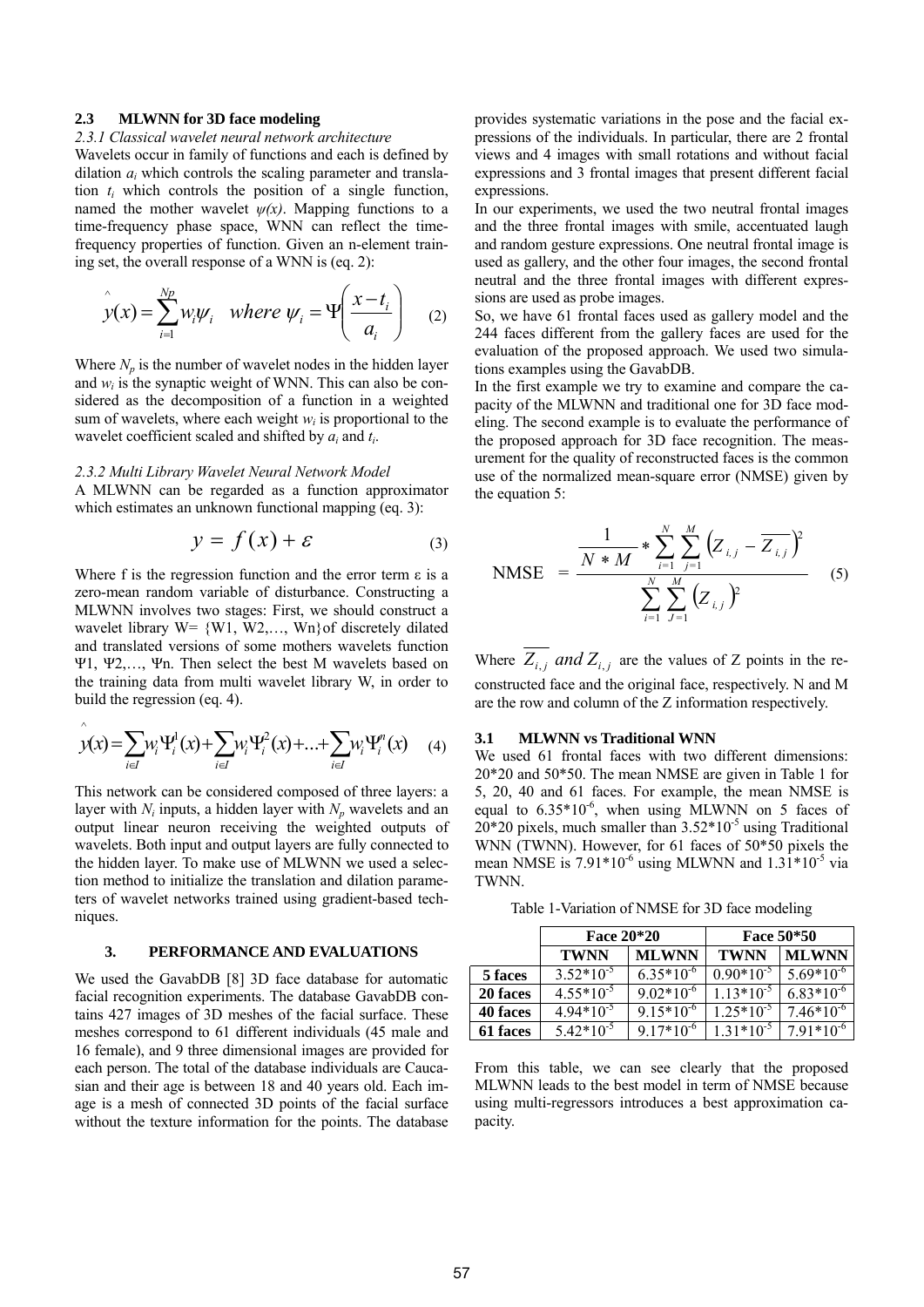

Figure 2-3D face Recognition System

### **3.2 Experimental Result of 3D Face Recognition System**

ated laugh the recognition rate is equal to 67.86% and it is equal to 50% with Random gesture.

Two different approaches for 3D face recognition were presented by Moreno et al. in [9] and Mahoor et al. in [10] and both were evaluated using GavabDB. In [9], they selected a set of 30 features and using Support Vector Machines (SVM). In [10] they generated a 3D binary image which shows the locations of the ridge lines in the range facial image and using LTS-Hausdorff distance.

We were used the same conditions for simulations and applying our approach presented in figure 2. In our approach, after calculating the depth distances we choose the 10 nearest 3D face from the database. Then, we extract the feature vectors. Afterwards, we use the consensus voting [3] based on K-NN technique in order to identify the corresponding 3D face. The performance is generally measured in term of Recognition Rate. The recognition rate is showed in Table2. It may be observed from this table that the recognition rate obtained on neutral 3D faces (Frontal) is 68.97% using the proposed approach without MLWNN; it is equal to 94.83% with MLWNN, 93.5% for Mahoor approach [10] and 90.16% for Moreno approach [9]. Someone can see the superiority in term of rate recognition of the proposed method including MLWNN in feature vector.

Table 2 -Comparison of the proposed approach with other works (Recognition Rate)

|                    | Our algorithm |                | <b>Mahoor</b> | Moreno  |
|--------------------|---------------|----------------|---------------|---------|
|                    | With          | <b>Without</b> | and al.       | and al. |
|                    | <b>MLWNN</b>  | <b>MLWNN</b>   |               |         |
| Frontal            | 94.83         | 68.97          | 93.5          | 90.16   |
| <b>Smile</b>       | 80            | 21.81          | 82            | 77.86   |
| <b>Accentuated</b> | 67.86         | 35.71          |               |         |
| laugh              |               |                |               |         |
| Random             | 50            | 15.91          |               |         |
| gesture            |               |                |               |         |

In other cases, the recognition rate decrease with the presence of 3D face expression. The best rate is obtained using Mahoor approach 82% our proposed approach gives a rate of 80% which is better than Moreno 77.86%. With Accentu-

### **4. CONCLUSION AND FUTURE WORKS**

We presented a model based on 3D Facial Shape Face Representation and MLWNN for 3D Face Recognition. A fully automatic alignment algorithm and the advanced wavelet analysis, the Multi Library Wavelet Neural Network, resulted in robust state-of-the-art. We demonstrated by simulations that MLWNN introduces precisions in the field of 3D face recognition because Wavelet Networks present immunity on geometric transformations such as rotations, translations and dilatations. The result of this contribution is a solution for 3D face modeling and recognition that achieves the highest accuracy on 3D face recognition rate.

The system consists in two phases: enrolment and authentication. The first phase is composed of 3 steps: data processing, alignment and metadata generating. The last step computes 4 feature vectors from the face region: Points clouds, surface normal, MLWNN model for Z-information and MLWNN model for central profile representation. The second phase starts with the calculation of depth distances between a probe and gallery 3D face. A consensus voting scheme based on K-Nearest Neighbors technique is used in order to identify the corresponding 3D face.

As future work, we propose to introduce genetic algorithm in the decision phase instead of KNN technique. Moreover, we try to improve the recognition rate under expression and pose variations. Also, we will use other databases such as Face Recognition Grand Challenge (FRGC).

### **5. REFERENCES**

[1] V. Blanz, "Face recognition based on a 3D morphable model," *7th International Conference on Automatic Face and Gesture Recognition,* Page(s):617– 624, 10-12 April 2006.

[2] A. Rama, F. Tarres, D. Onofrio, and S. Tubaro, "Mixed 2D-3D Information for Pose Estimation and Face Recognition," *IEEE International Conference on Acoustics, Speech and Signal Processing*, Volume 2, Page(s):II-361 - II-364, 14-19 May 2006.